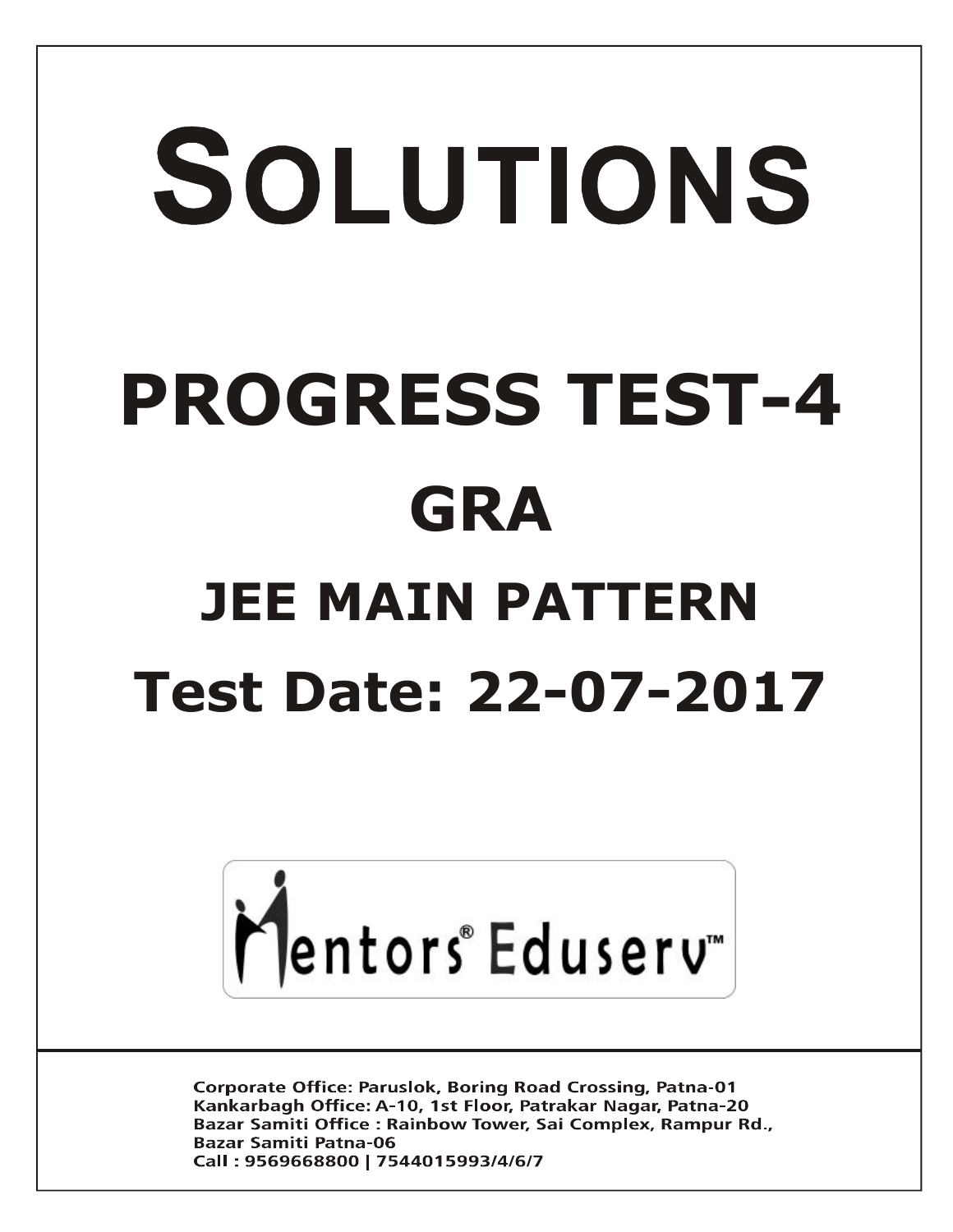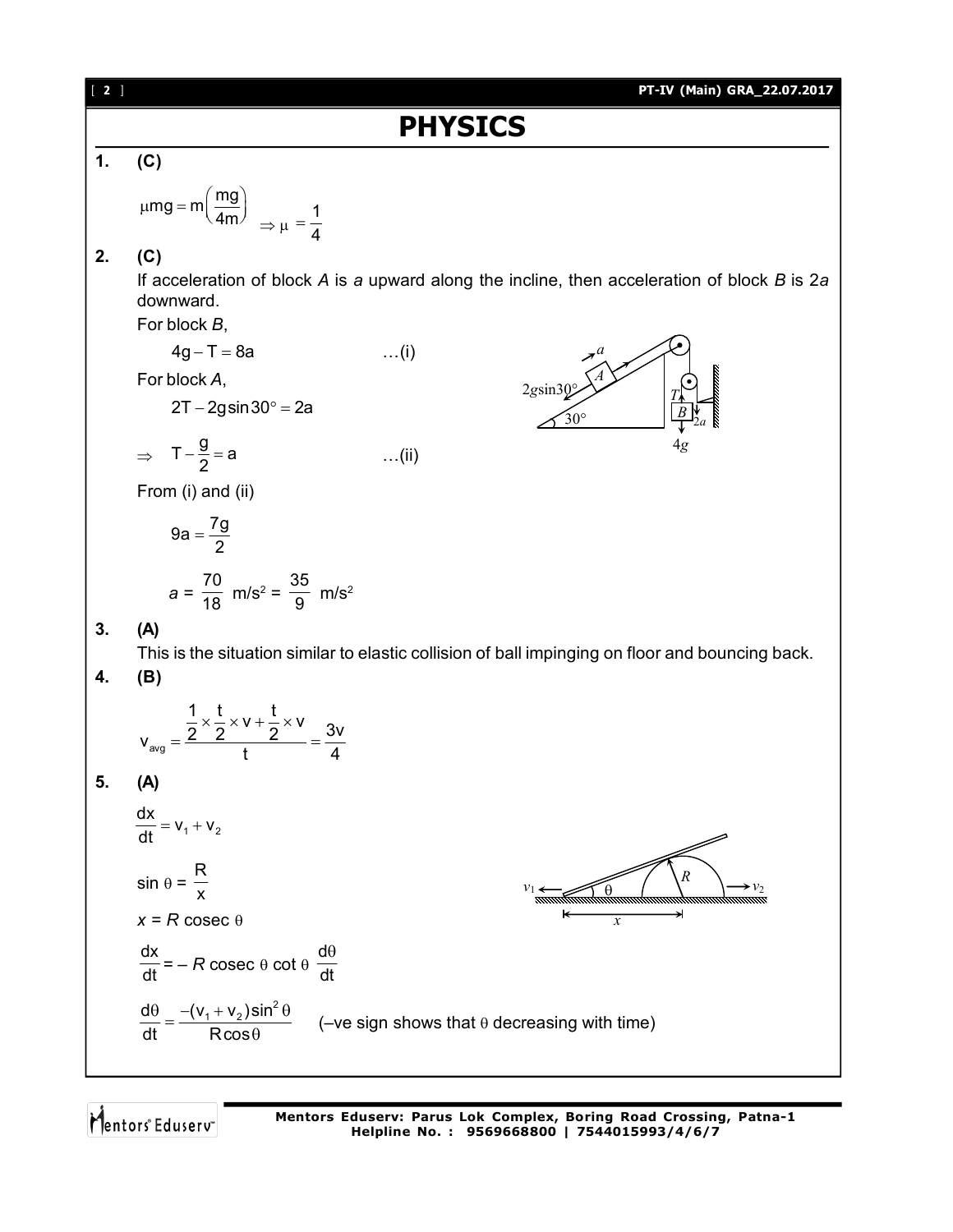## **PT-IV (Main) GRA\_22.07.2017** [ **3** ]

**6. (B)**

$$
a_c = k^2rt^2
$$
 or  $\frac{v^2}{r} = k^2rt^2$  or  $v = krt$ 

Therefore, tangential acceleration,  $a = \frac{dv}{dt} = kr$ dt  $=\frac{\Delta V}{\Omega} =$ 

or tangential force,

Only tangential force does work,  $F_t = ma_t = mkr$ 

Power = 
$$
F_t v = (mkr)(krt)
$$
 or Power =  $mk^2r^2t$ 

#### **7. (B)**

Let *x* be the extension in the spring when 2 kg block leaves the contact with ground. Then, *kx* = 2*g*

or 
$$
x = \frac{2g}{k} = \frac{2 \times 10}{40} = \frac{1}{2}
$$
m

Now, from conservation of mechanical energy

$$
mgx = \frac{1}{2}kx^{2} + \frac{1}{2}mv^{2}
$$
 (*m* = 5 kg)  
or  $v = \sqrt{2gx - \frac{kx^{2}}{m}}$ 

Substituting the values 
$$
v = \sqrt{2 \times 10 \times \frac{1}{2} - \frac{(40)}{4 \times 5}} = 2\sqrt{2}
$$
 m/s

#### **8. (A)**

If block M moves a distance of x the extension in spring increases by 2*x*. By work energy theorem,

$$
\frac{1}{2}k[x_0^2 - (x_0 + 2x)^2] + Mgx = O
$$
  

$$
-\frac{1}{2}k(4x^2 + 4xx_0) + Mgx = O
$$
  

$$
\frac{1}{2}k(4x + 4x_0) = Mg
$$
  

$$
x + x_0 = \frac{Mg}{2k}
$$
  

$$
x = \frac{Mg}{2k} - x_0
$$

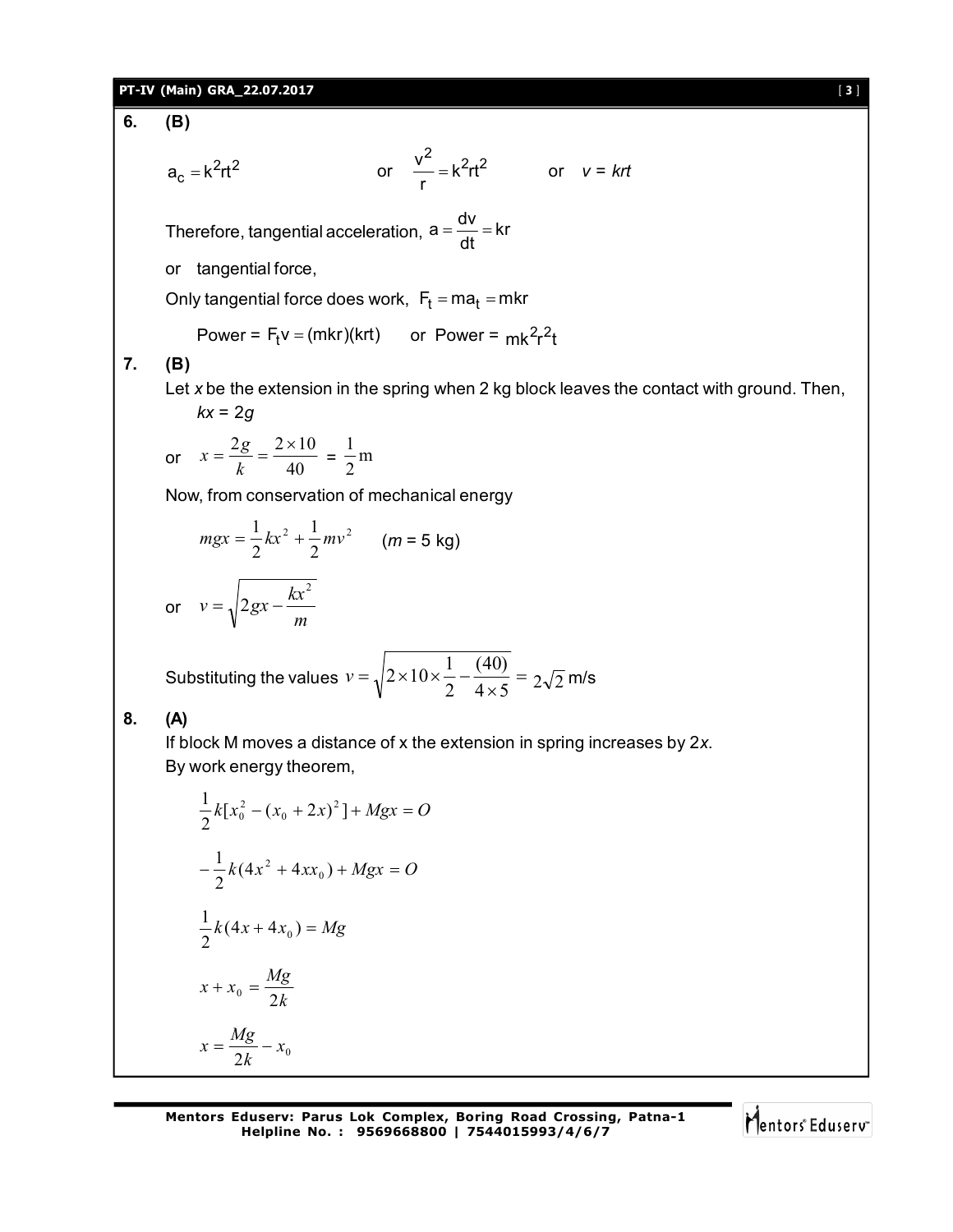

Mentors<sup>®</sup> Eduserv<sup>®</sup>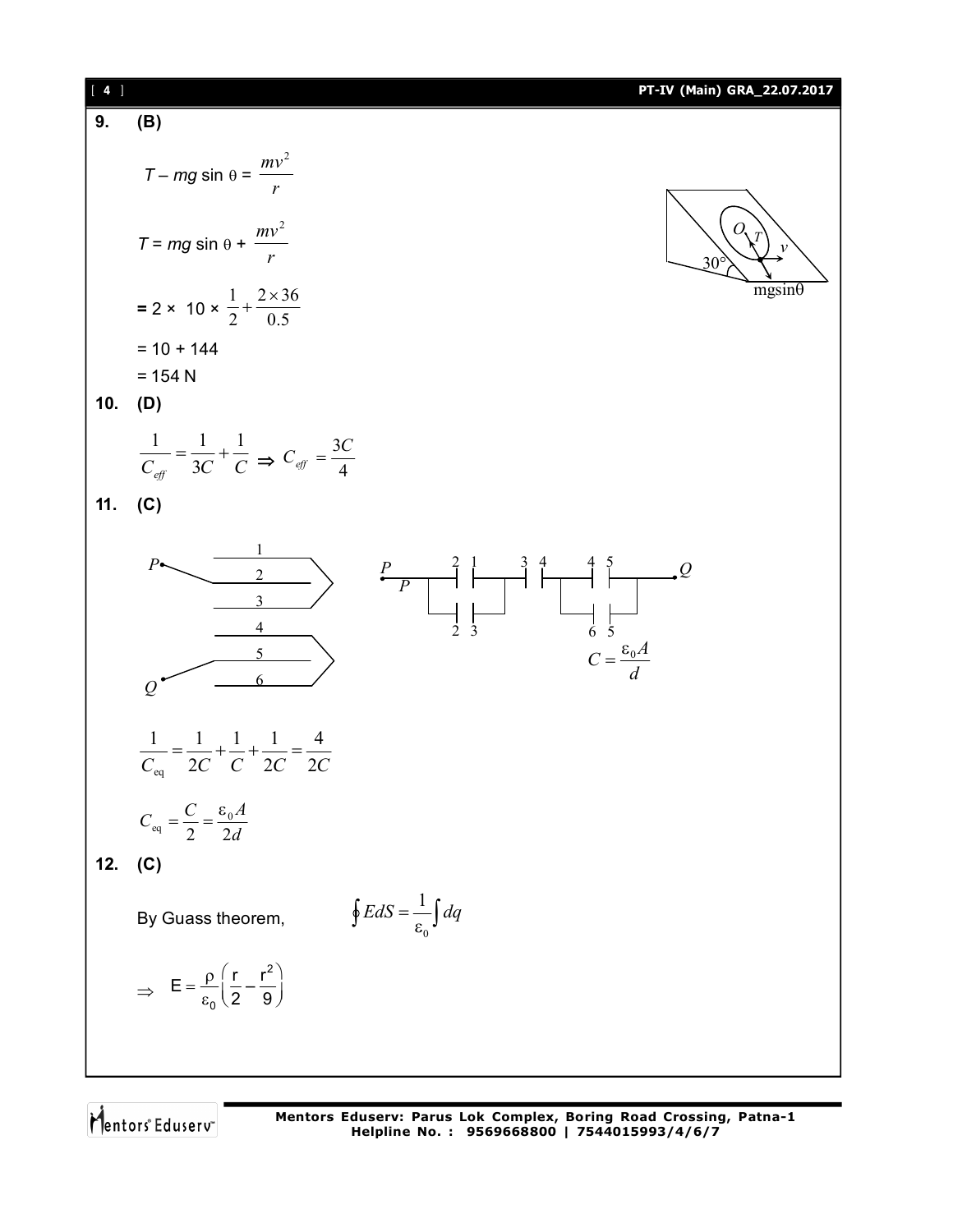#### **PT-IV (Main) GRA\_22.07.2017** [ **5** ]

for max. electric field,  $\frac{dE}{dr} = 0$ *dE*

$$
\Rightarrow \frac{1}{2} - \frac{2r}{9} = 0 \qquad \Rightarrow \quad r = \frac{9}{4}
$$

**13. (C)**

Centripetal force on electron at distance *r* from centre of disc.

$$
m\omega^2 r = eE \Rightarrow E = \frac{m\omega^2 r}{e}
$$

$$
Q = \int_0^R \rho dV = \int_0^R \frac{2\epsilon_0 m\omega^2}{e} \times 2\pi r \ell dr
$$

$$
= \frac{2\pi \epsilon_0 m \omega^2 R^2 \ell}{e}.
$$

$$
\frac{1}{\epsilon_0}
$$

**14. (B)**

Work done on innermost shell

$$
W_1 = \Delta U_1 + \Delta U_{12} + \Delta U_{13}
$$

$$
=\frac{KQ^2}{12r}
$$

Work done on middle shell

$$
W_2 = \Delta U_2 + \Delta U_{21} + \Delta U_{23}
$$

$$
= \frac{KQ^2}{3r}
$$

$$
\therefore \quad \frac{W_1}{W_2} = \frac{1}{4}.
$$

**15. (A)**

Electrostatic field is always conservative.

$$
16. (D)
$$

$$
C_{\text{final}} = C_1 + C_2
$$
,  $V_{\text{common}} = \left(\frac{C_1 V_0}{C_1 + C_2}\right)$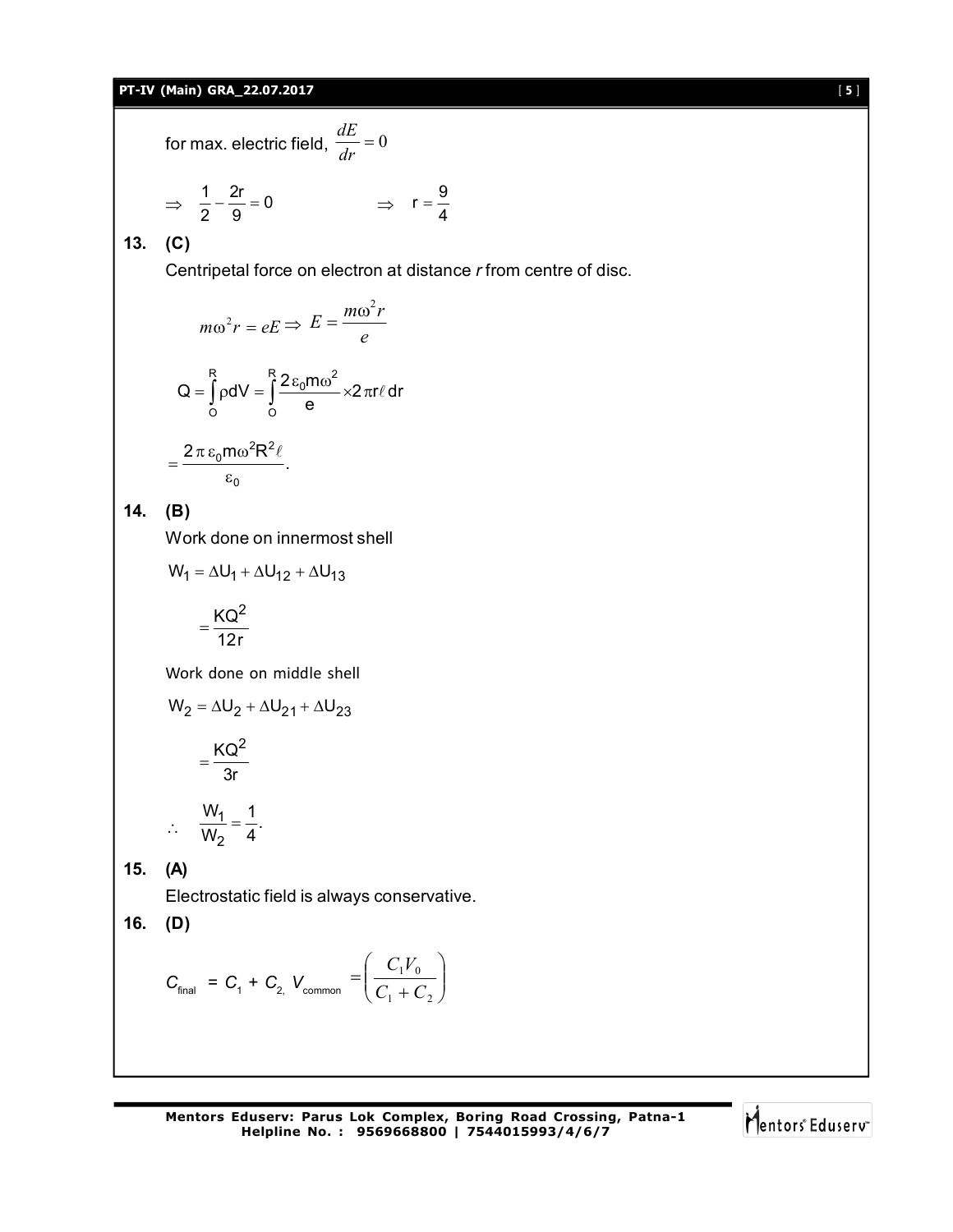## [ **6** ] **PT-IV (Main) GRA\_22.07.2017**

$$
E_{\text{final}} = \frac{1}{2}(C_1 + C_2) \left(\frac{C_1V_0}{C_1 + C_2}\right)^2 = \frac{C_1^2V_0^2}{2(C_1 + C_2)} = \frac{C_1U_0}{C_1 + C_2}
$$
\n
$$
E_{\text{initial}} = \frac{1}{2}C_1V_0^2 = U_0, \qquad E_{\text{loss}} = E_{\text{initial}} = E_{\text{final}} - \frac{C_2U_0}{C_1 + C_2}.
$$
\n17. **(D)**\n
$$
1(\nu - 1) + 2(\nu - 2) + 3(\nu - 3) = 0
$$
\n
$$
\nu = \frac{7}{6}V
$$
\n18. **(C)**\n
$$
10V - \frac{2}{6}|\frac{1}{2}\frac{1}{3}\frac{1}{4}|\frac{1}{4}\frac{1}{4}\frac{1}{4}\frac{1}{4}\frac{1}{4}\frac{1}{4}\frac{1}{4}\frac{1}{4}\frac{1}{4}\frac{1}{4}\frac{1}{4}\frac{1}{4}\frac{1}{4}\frac{1}{4}\frac{1}{4}\frac{1}{4}\frac{1}{4}\frac{1}{4}\frac{1}{4}\frac{1}{4}\frac{1}{4}\frac{1}{4}\frac{1}{4}\frac{1}{4}\frac{1}{4}\frac{1}{4}\frac{1}{4}\frac{1}{4}\frac{1}{4}\frac{1}{4}\frac{1}{4}\frac{1}{4}\frac{1}{4}\frac{1}{4}\frac{1}{4}\frac{1}{4}\frac{1}{4}\frac{1}{4}\frac{1}{4}\frac{1}{4}\frac{1}{4}\frac{1}{4}\frac{1}{4}\frac{1}{4}\frac{1}{4}\frac{1}{4}\frac{1}{4}\frac{1}{4}\frac{1}{4}\frac{1}{4}\frac{1}{4}\frac{1}{4}\frac{1}{4}\frac{1}{4}\frac{1}{4}\frac{1}{4}\frac{1}{4}\frac{1}{4}\frac{1}{4}\frac{1}{4}\frac{1}{4}\frac{1}{4}\frac{1}{4}\frac{1}{4}\frac{1}{4}\frac{1}{4}\frac{1}{4}\frac{1}{4}\frac{1}{4}\frac{1}{4}\frac{1}{4}\frac{1}{4}\frac{1}{4}\frac{1}{4}\frac{1}{4}\frac{1}{4}\frac{1}{4}\frac{1}{4
$$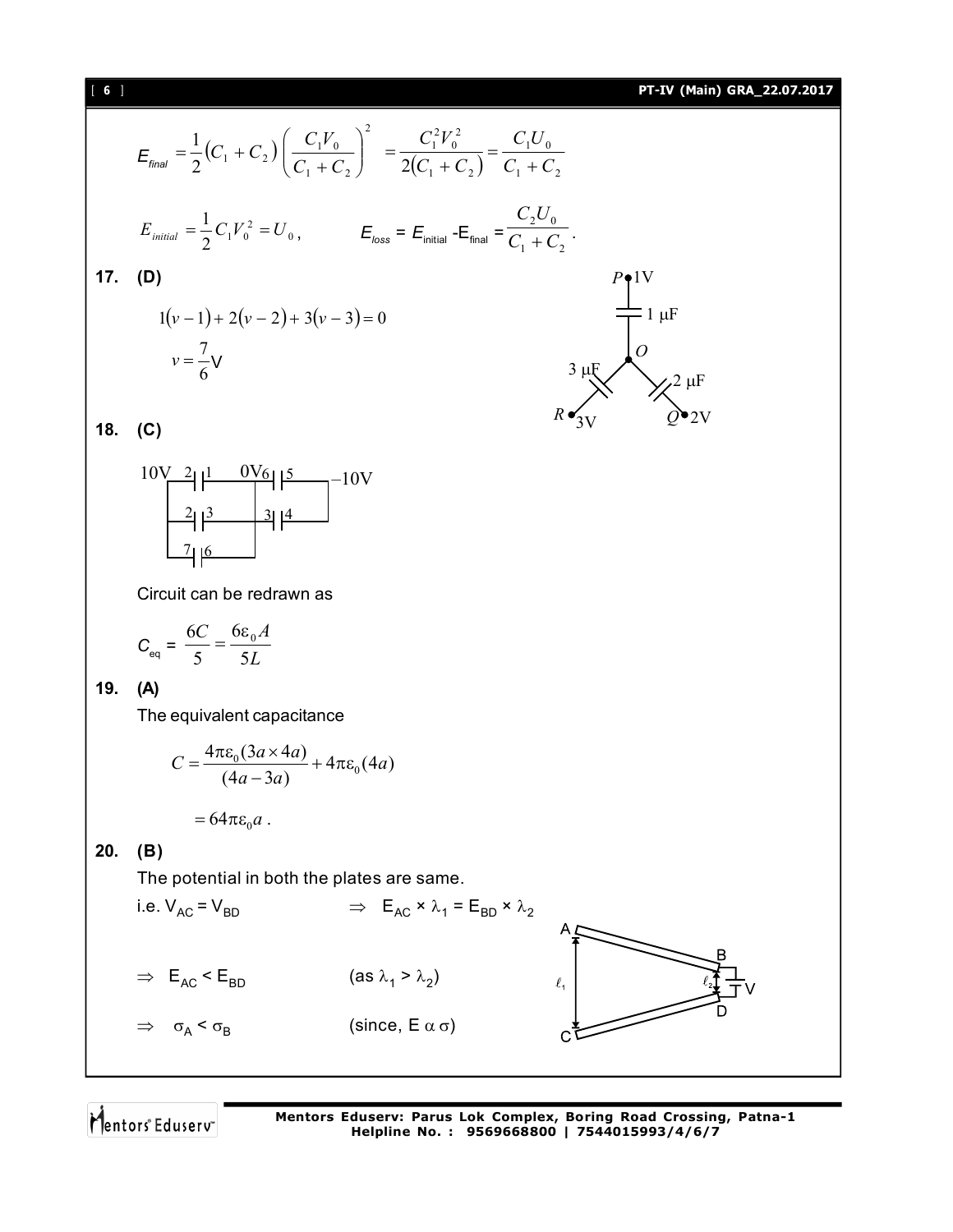

Mentors<sup>e</sup> Eduserv<sup>®</sup>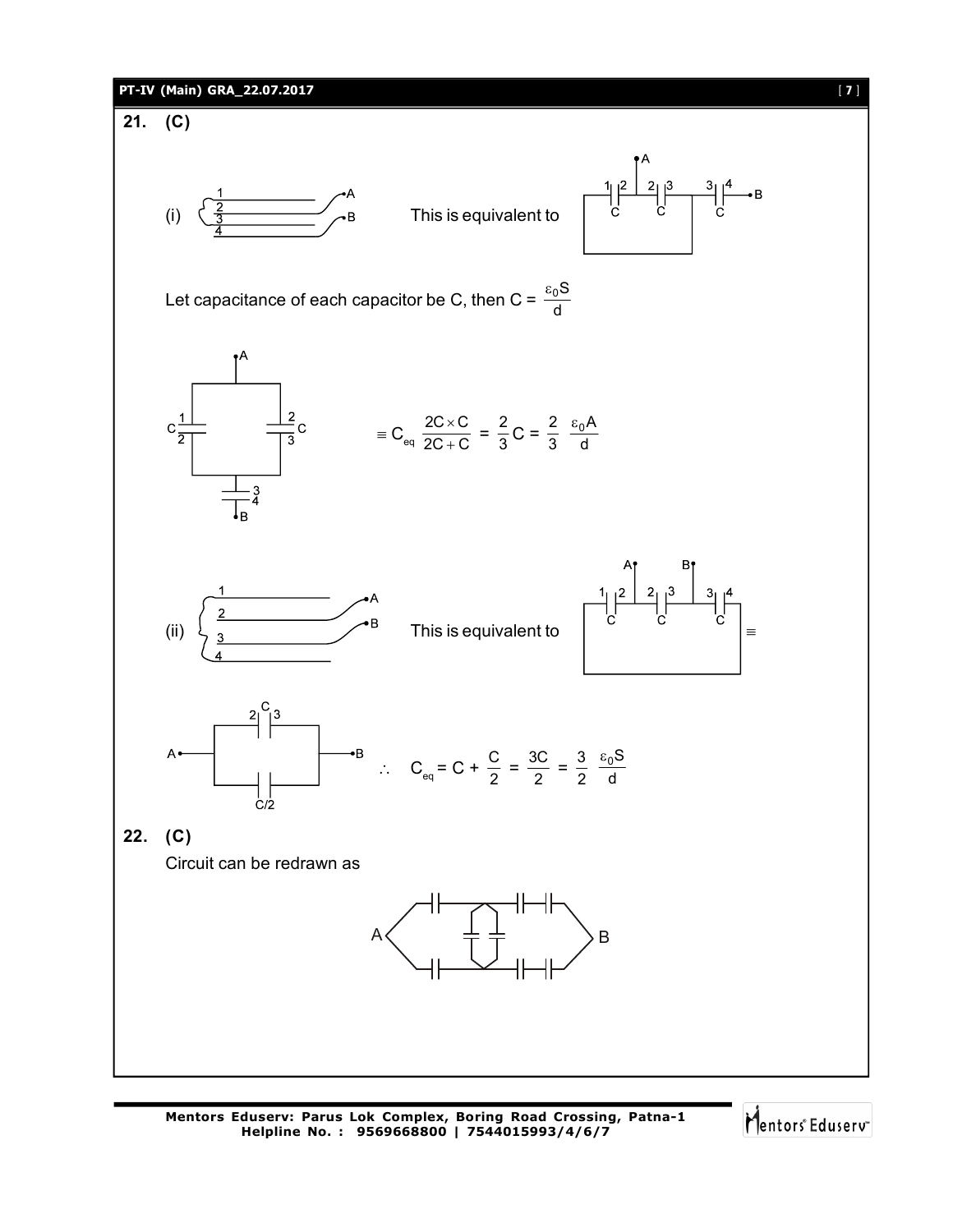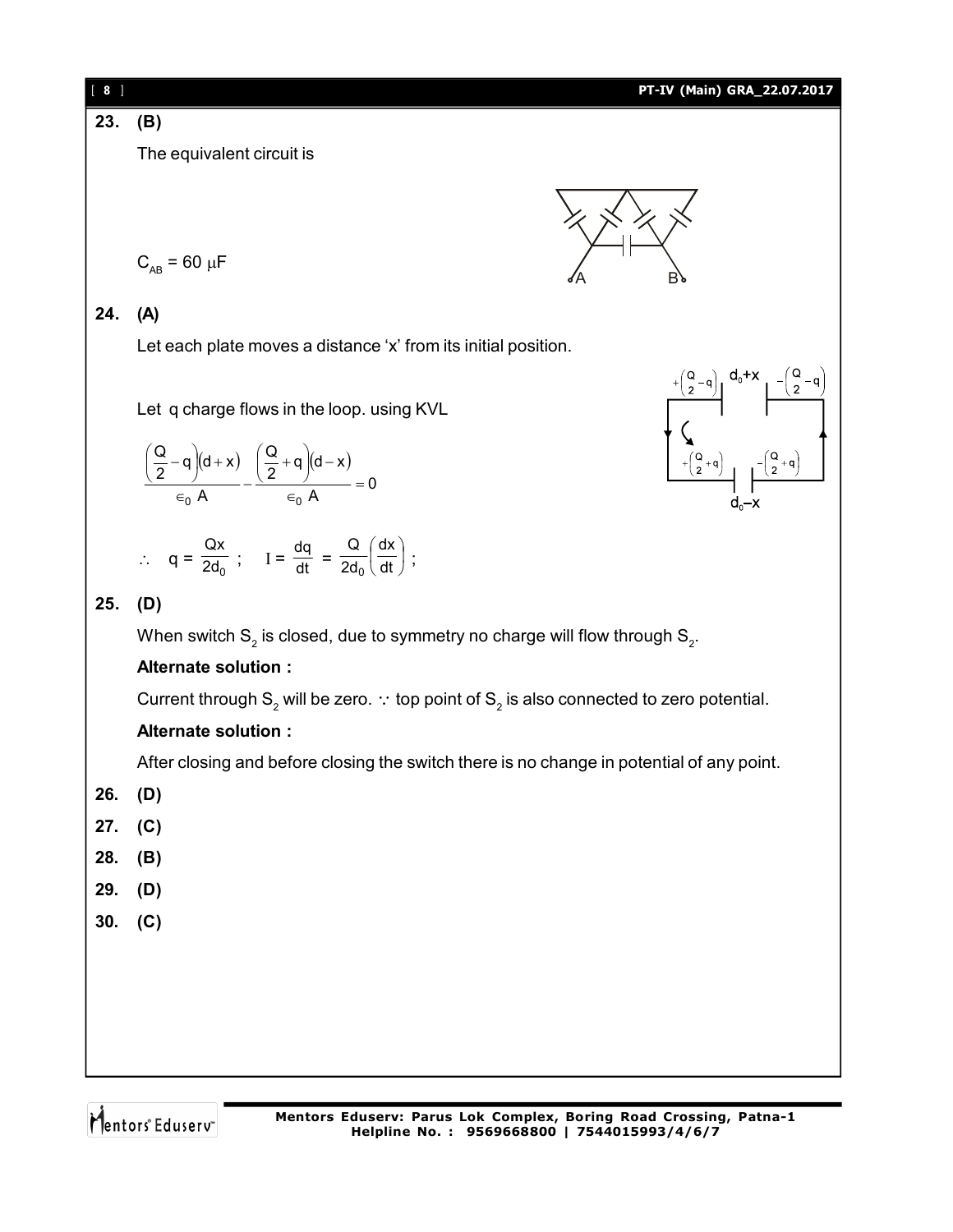# **PT-IV (Main) GRA\_22.07.2017** [ **9** ] **CHEMISTRY 31. (B)** 10 9 8 7 6 5 4 6 spectral lines in bracket series. **32. (B)** For  $Zn + 2Fe^{+2} \rightarrow Zn^{+2} + 2Fe$   $E_{cell}^{\circ} = -0.44 + 0.76 = +ve$  and hence, the reaction is spontaneous. **33. (A)** A gas does not liquifies above T $_{\rm c}$ . **34. (B)**  $Cl<sub>2</sub> + 2e<sup>-</sup> \longrightarrow 2Cl<sup>-</sup>$  $(P_2)$ 2Cl<sup>-</sup> $\longrightarrow$  Cl<sub>2</sub> + 2e<sup>-</sup>  $(P_2)$   $(P_1)$  $Cl_2 \longrightarrow Cl_2$  $(P_2)$   $(P_1)$  $E =$ 2 1 P  $\log \frac{P}{P}$ 2 0.0591 For the cell to be spontaneous  $\Delta G = -nFE = -ve$  and  $E = +ve$  i.e.  $P_2 > P_1$ . **35. (B)** Ni reacts with CO, So [CO] decreases so, second reaction moves backward i.e [Cl<sub>2</sub>] increases so, first reaction also moves backward so, [PCI $_3$ ] decreases and [PCI $_5$ ] increases. **36. (B)**  $\frac{0}{10}$ Kt = 2.303 $log_{10} \frac{C}{C}$ Ct  $=$ K  $\times$  138.6 = 2.303log<sub>10</sub>  $\frac{1}{2.2}$  $\times$ 138.6 = 2

10

0.25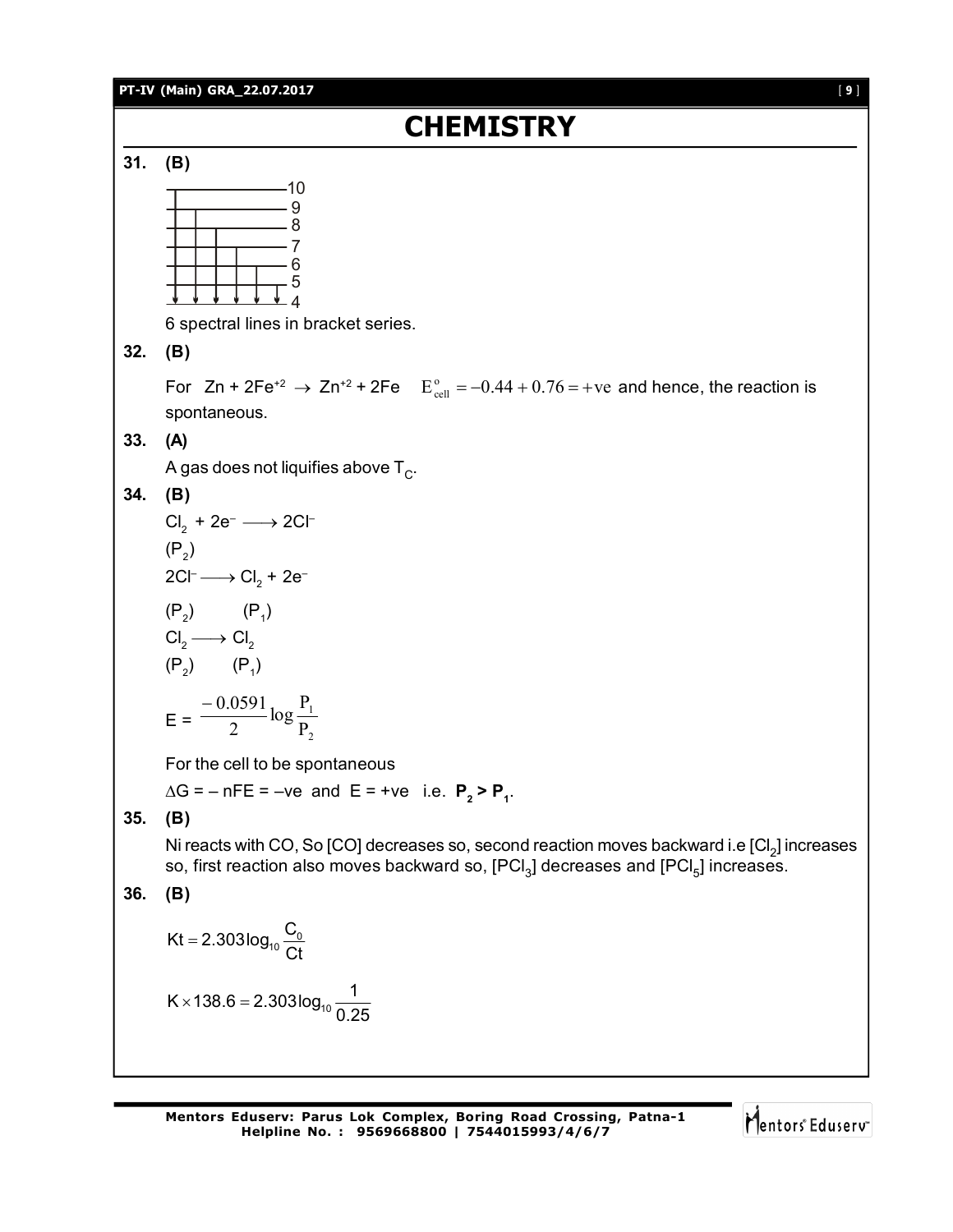[ **10** ] **PT-IV (Main) GRA\_22.07.2017**

or K =  $\frac{2.303 \times 2 \times 0.301}{100.0}$  =  $\frac{2 \times 0.693}{100.0}$  = 0.01 min<sup>-1</sup> 138.6 138.6  $=\frac{2.303\times2\times0.301}{100.0}=\frac{2\times0.693}{100.0}$  = 0.01 min<sup>-</sup> rate = K [R]<sup>1</sup> = 0.01 × 0.1 = 10<sup>-3</sup> Mmin<sup>-1</sup>. **37. (B)** For 1 F 1g.eq metal is deposited i.e, 1 mole Ag, 1  $\frac{1}{2}$  mole Cu and 1  $\frac{1}{3}$  mole Al So, mole ratio  $1: \frac{1}{2} : \frac{1}{2} = 6:3:2$ 2 3  $=$ **38. (A)**  $2H^*(aq.) + 2e^- \longrightarrow H_2(g)$  $H_1 = -\frac{0.039}{2}$ log<sub>10</sub>  $\frac{H_2}{H_1 + 1^2}$  $E_1 = -\frac{0.059}{2} \log_{10} \frac{P_{H_2}}{[H^+]^2}$  (i)  $H_2 = -\frac{0.039}{2}$ log<sub>10</sub>  $\frac{1001 H_2}{H_1 + 1^2}$  $E_{_2} = -\frac{0.059}{2}$ log<sub>10</sub>  $\frac{100P_{H_2}}{[H^+]^2}$  (ii)  $E_2 - E_1 = \frac{0.059}{2}$ log<sub>10</sub> 10<sup>-2</sup> = -0.059 2  $-E_1 = \frac{0.039}{2}$ log<sub>10</sub>10<sup>-2</sup> = -0.059 decreases **39. (C)**  $H<sub>2</sub>(0.4 atm) \longrightarrow 2H<sup>+</sup>(10<sup>-1</sup>M) + 2e<sup>-1</sup>$  $2H^{+}(10^{-2}M) + 2e^{-} \longrightarrow H_{2}(0.1atm)$ <br>  $_{2}(0.4~atm) + 2H^{+}(10^{-2}M) \longrightarrow 2H^{+}(10^{-1}M) + H_{2}$  $2H^+(10^{-2}M) + 2e^- \longrightarrow H_2(0.1atm)$  $H<sub>2</sub>(0.4 atm) + 2H<sup>+</sup>(10<sup>-2</sup> M)$   $\longrightarrow$  2H<sup>+</sup>(10<sup>-1</sup>M) + H<sub>2</sub>(0.1 atm)  $+$ /10<sup>-2</sup>M)  $\cdot$  20<sup>-</sup>  $+2e^- \longrightarrow$  $+$  2H $^{+}(10^{-2}$  M) —— $\rightarrow$  2H $^{+}(10^{-1}$  M) + F 1  $\lambda$  $E_{cell} = 0 - \frac{0.059}{2} \log_{10} \frac{(10^{-1})^2 \times 0.1}{(10^{-2})^2 \times 0.4}$ 2  $(10^{-2})^2 \times 0.4$ -÷  $= 0 - \frac{0.059}{2} \log_{10} \frac{(10^{-1})^2 \times}{(10^{-2})^2}$  $\times$  $= -0.059$   $log_{10} 5$ **40. (B)**  $i = 10 \times 10^{-3}$ A =  $10^{-2}$ A  $t = ?$ mass of  $H<sub>2</sub> = 0.01 \times 2$  $w = \frac{i \times t}{\sqrt{n}}$ E F  $=\frac{i\times}{E}$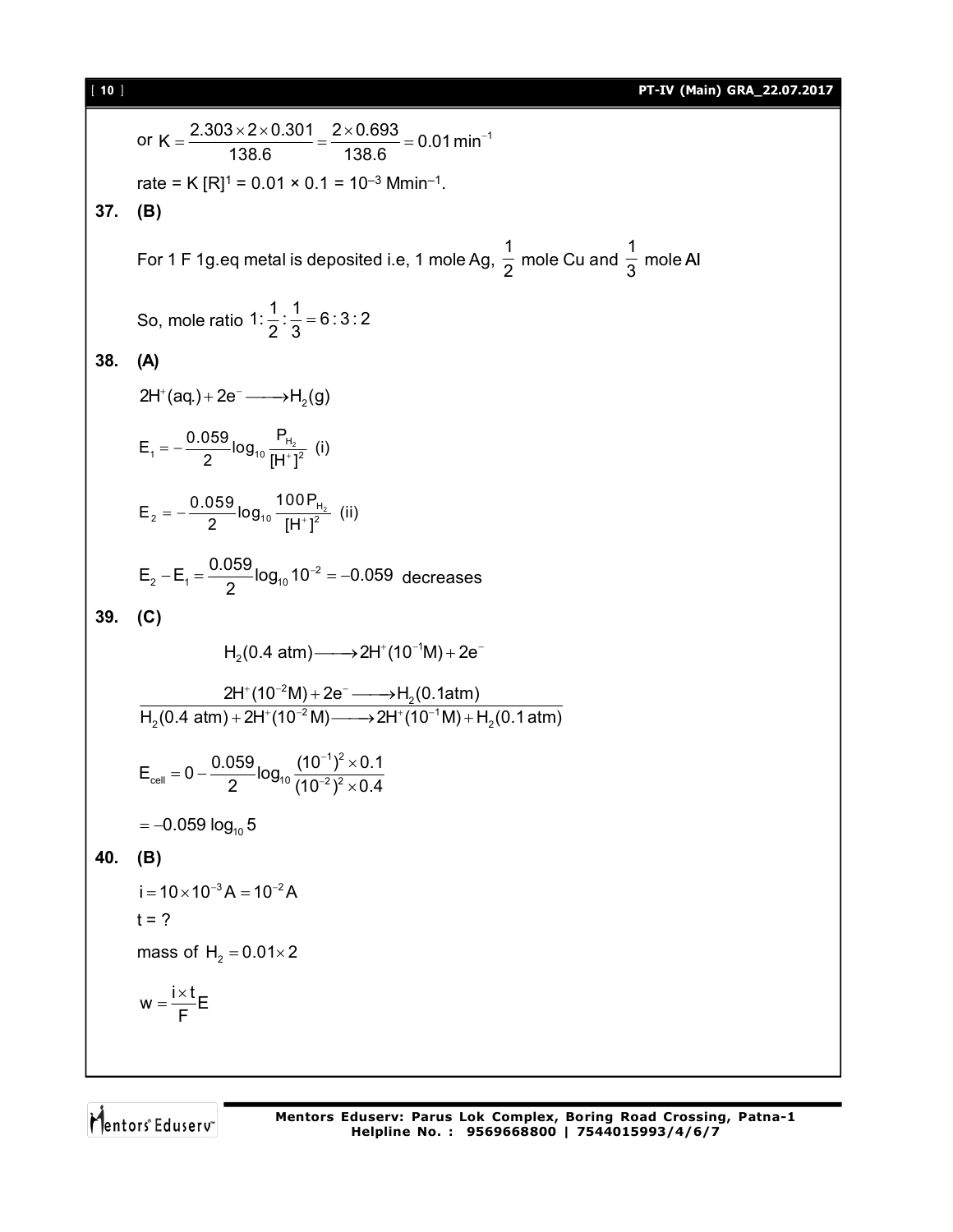

Mentors<sup>e</sup> Eduserv<sup>®</sup>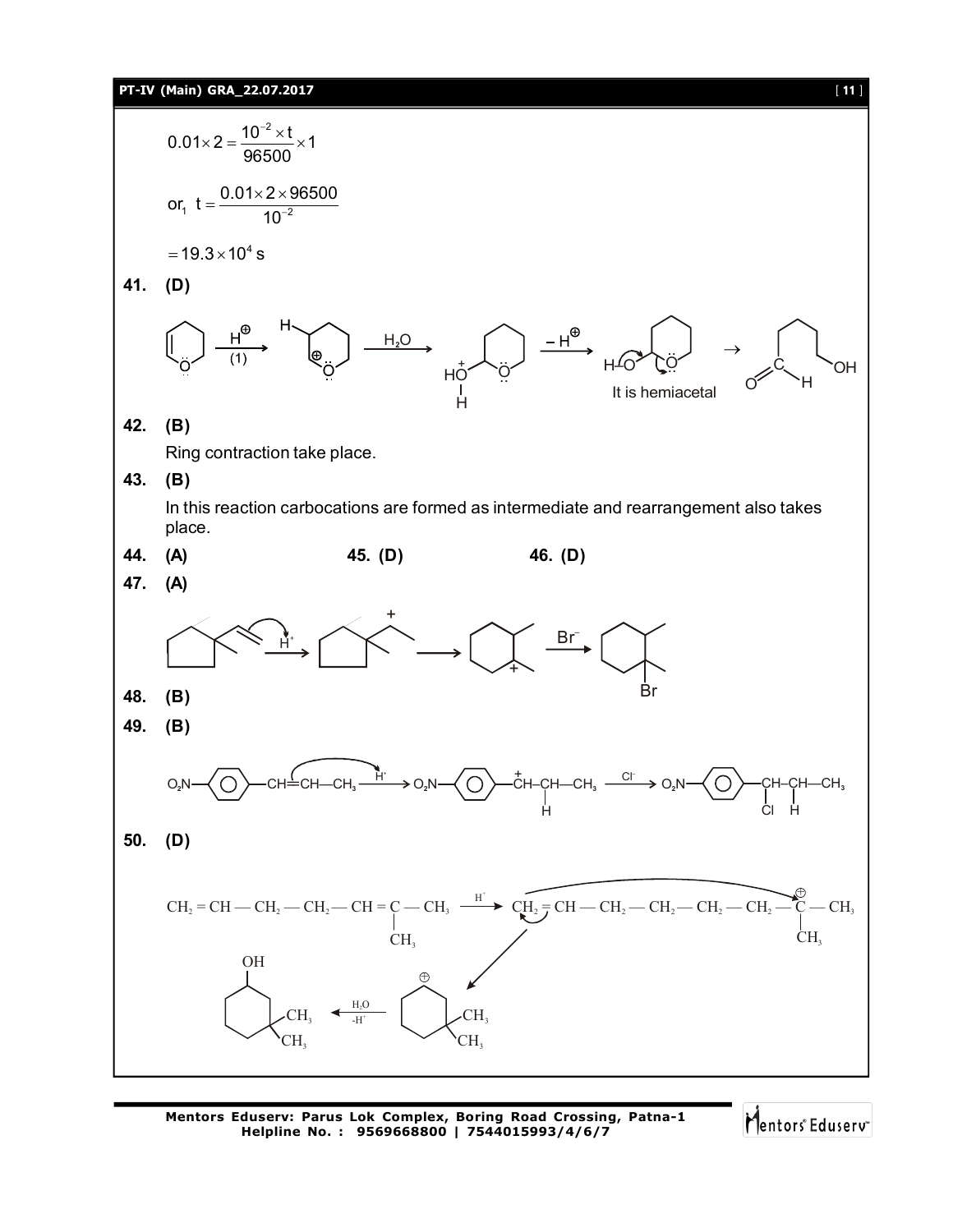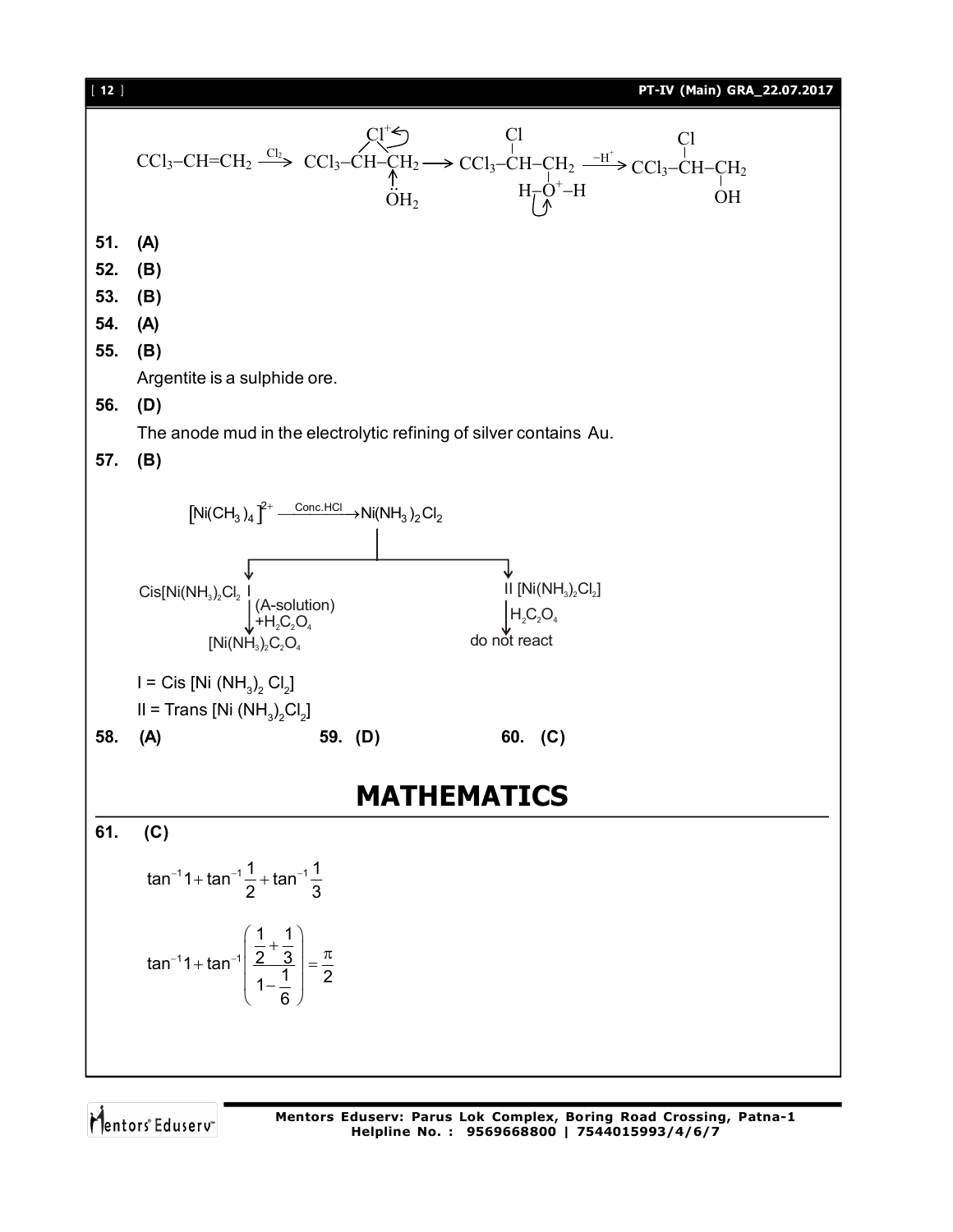## **PT-IV (Main) GRA\_22.07.2017** [ **13** ]

| 62. | (D)                                                                                     |         |         |         |
|-----|-----------------------------------------------------------------------------------------|---------|---------|---------|
|     | $-1 \leq$ sin $x \leq 1$                                                                |         |         |         |
|     | $-2 \leq 2 \sin x \leq 2$                                                               |         |         |         |
|     | Range [cos2, 1]                                                                         |         |         |         |
| 63. | (A)                                                                                     |         |         |         |
| 64. | (A)                                                                                     |         |         |         |
|     |                                                                                         |         |         |         |
|     | $\frac{\tan\theta}{\tan\theta-\tan3\theta}+\frac{\cot\theta}{\cot\theta-\cot3\theta}=1$ |         |         |         |
| 65. | (D)                                                                                     |         |         |         |
|     | $log_2(x^2 + 12) = 4$                                                                   |         |         |         |
|     | $x^2 = 4$                                                                               |         |         |         |
|     | $x = \pm 2$                                                                             |         |         |         |
|     | $x = \pm 1$                                                                             |         |         |         |
|     | $x = 0$                                                                                 |         |         |         |
| 66. | (B)                                                                                     |         |         |         |
|     | At $x = 0$                                                                              |         |         |         |
| 67. | (C)                                                                                     |         |         |         |
| 68. | (A)                                                                                     |         |         |         |
|     | $y' = 0$ at $x = 5$                                                                     |         |         |         |
|     | $bx^{\frac{3}{2}} - 5a = 0$                                                             |         |         |         |
|     | $\frac{a}{b} = \sqrt{5}$                                                                |         |         |         |
|     |                                                                                         |         |         |         |
| 69. | (A)<br>$f(-1) = f(1)$                                                                   |         |         |         |
| 70  | (A)                                                                                     | 71. (A) | 72. (B) | 73. (D) |
| 74. | (B)                                                                                     | 75. (B) | 76. (D) | 77. (A) |
| 78. | (B)                                                                                     |         |         |         |
| 79. | (D)                                                                                     |         |         |         |
|     | $4 = t^2$ ; $2 = t^3 - 3t$ $\Rightarrow t = 2$                                          |         |         |         |
|     | $\frac{dy}{dx} = \frac{3t^2 - 3}{2t} = \frac{9}{4}$                                     |         |         |         |
| 80. | (D)                                                                                     | 81. (C) | 82. (A) | 83. (C) |
| 84. | (D)                                                                                     | 85. (C) | 86. (D) |         |
|     |                                                                                         |         |         |         |